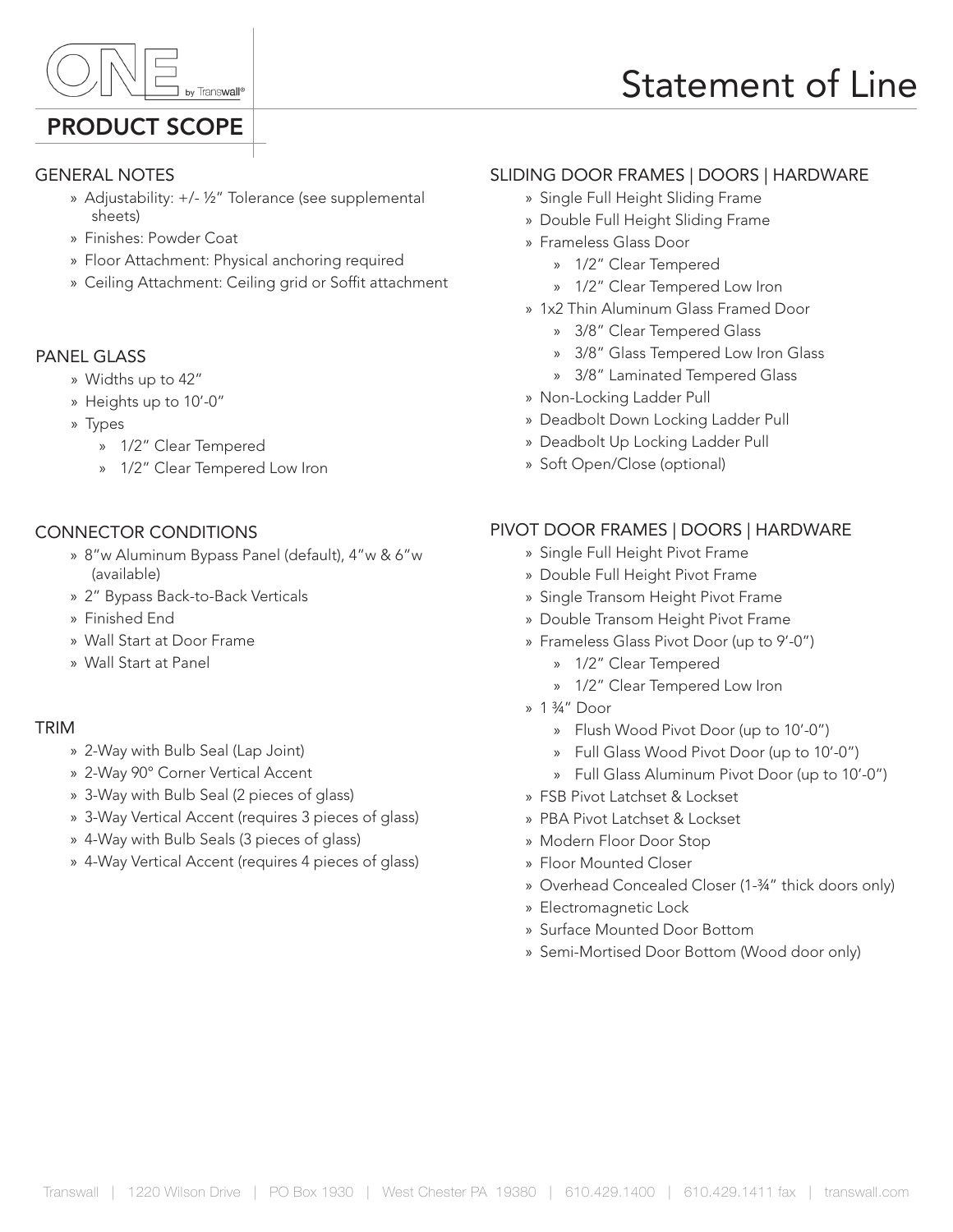

### GLASS

# Statement of Line

### PANELS

- » Edges will be Ground
- » ½" TEMPERED GLASS (Plate)

### DOORS | SLIDING

- » Edges will be Polished
- » ½" TEMPERED GLASS (Plate)

### DOORS | PIVOT

- » Edges will be Polished
- » ½" TEMPERED GLASS (Plate)